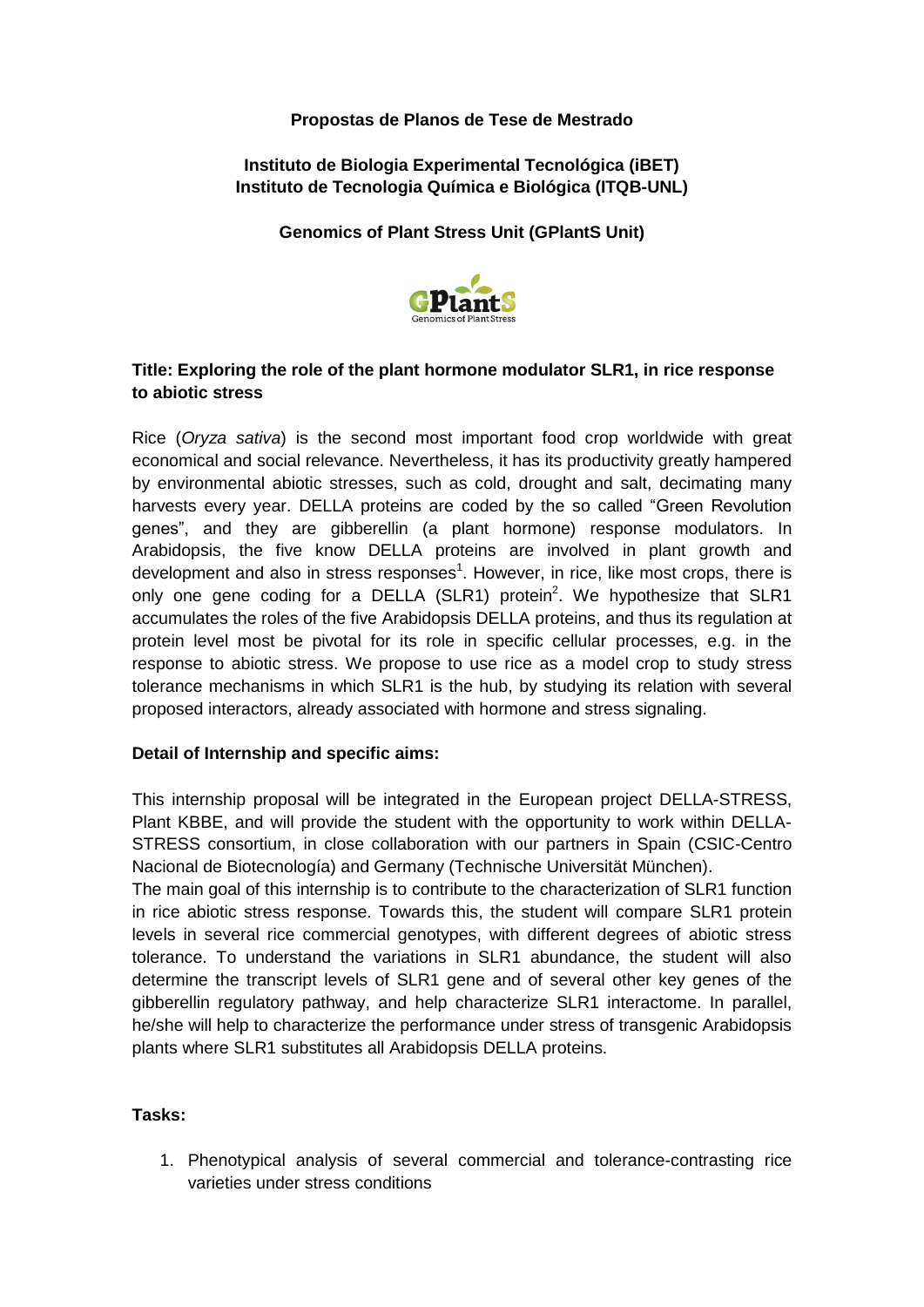2. Transcriptomic and proteomic analysis of selected rice varieties subjected to stress treatments

*The working material of the tasks 1 and 2 will derive from stress assays performed in rice under control and stress conditions, either in a glasshouse or a special growing chamber for rice. Several varieties will be used in this study, either of commercial interest or known for their contrasting tolerance to the tested conditions.*

- 3. SLR1 interactome screenings through yeast-two hybrid in cDNA stress libraries *As it is known that the function that DELLAs exert under stress is not only dependent on gibberellin activity but also on interactions with other proteins and transcription factors that will enhance the stress response, the selected student will perform a global search for SLR1 interactors through yeast two-hybrid screenings, taking advantage of stress libraries already available at the lab.*
- 4. Heterologous expression of SLR1 in *Arabidopsis thaliana* mutants and tolerance assessment under stress conditions

*It is our hypothesis that crops with a single DELLA must retain the differential functionality of all five DELLAs existing in Arabidopsis in a unique protein. To prove this, Agrobacterium-mediated transformation of already available tetra-DELLA Arabidopsis mutants will be performed to obtain transgenic plants overexpressing SLR1, as well as expressing the rice DELLA under the influence of an endogenous DELLA promoter. Several in vitro assays will be performed in these plants to assert their enhanced tolerance compared with the wild-type.* 

### **Techniques:**

- Total RNA extraction
- Protein extraction
- DNA agarose and Protein SDS-PAGE gel analysis
- Reverse Transcription-PCR (RT-PCR)
- Real Time Quantitative PCR (qRT-PCR)
- Western Blotting
- Yeast-two hybrid screening system (Y2H)
- Agrobacterium-mediated plant transformation (floral dip method)
- *In vitro* stress assays (cold, salt, drought)

**Place:** Genomics of Plant Stress Unit, Instituto de Tecnologia Química e Biológica (ITQB)/Instituto de Biologia Experimental Tecnológica (iBET), Oeiras, Portugal, under direct supervision of Dr. Isabel Abreu and working together with PhD student Nuno Miguel Gonçalves.

**Duration:** 9 months to 1 year

**Number of students:** 1 highly motivated student that wishes to pursuit a career in research. Proficiency in English is desirable.

**Contacts and more information:** Dr. Isabel Abreu (abreu@itqb.unl.pt)

### **Bibliography and suggested reading:**

1. Colebrook, E. H., Thomas, S. G., Phillips, A. L. & Hedden, P. The role of